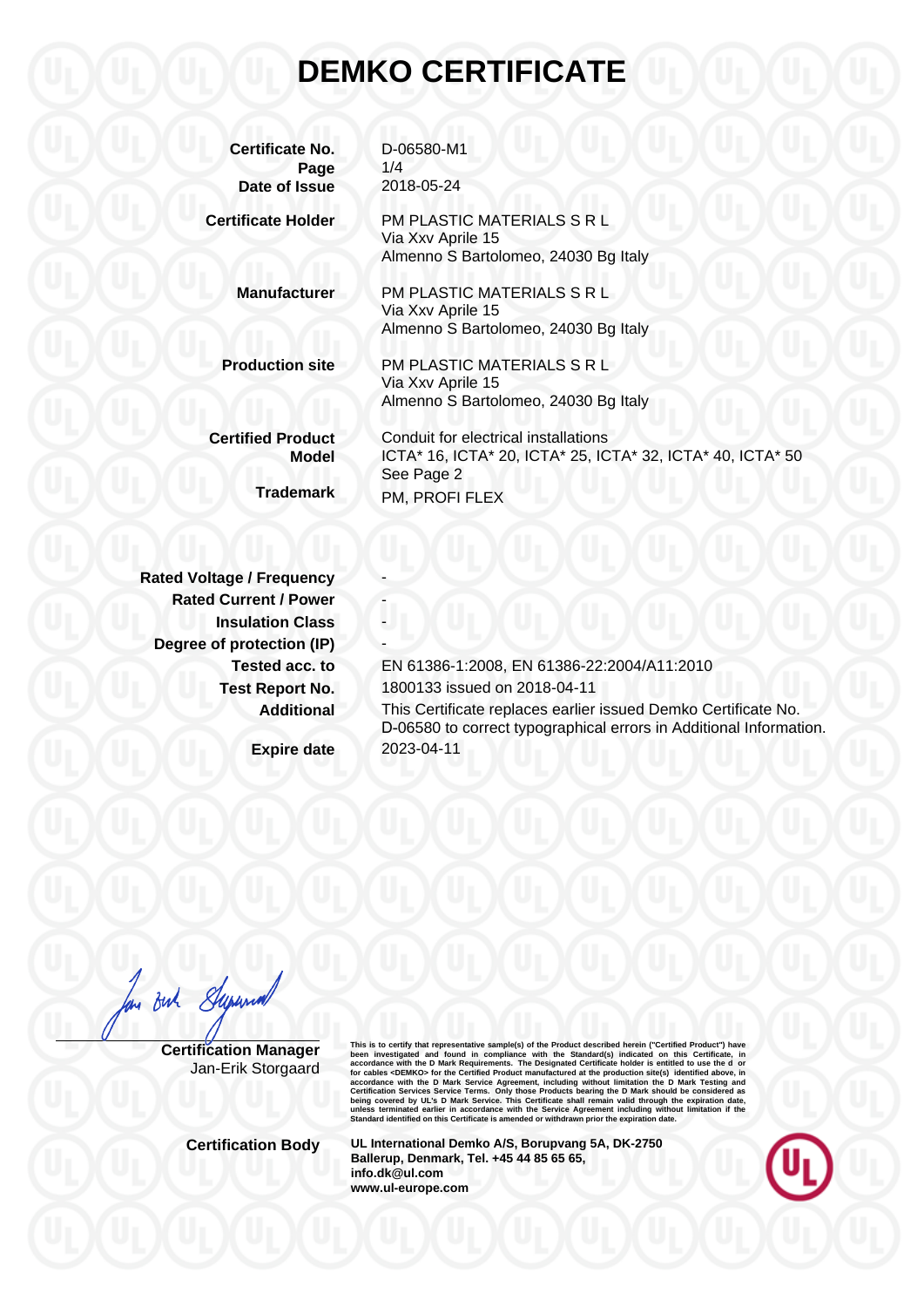## **Appendix DEMKO CERTIFICATE**

 **Certificate No.** D-06580-M1 **Page 2/4 Date of Issue** 2018-05-24

Model Details: ICTA\* 16,ICTA\* 20,ICTA\* 25,ICTA\* 32,ICTA\* 40,ICTA\* 50

Colour codes (\*)

- **None Grev**
- A Blue
- N Black
- V Green
- X Ivory

External Certification Information: 1800133, issued on 2018-04-11 by Intertek Semko AB

Additional Information:

#### EU Directive information:

According to the principle of presumption of conformity, this certificate constitutes support for an EC Declaration of Conformity and CE marking according to the Low Voltage Directive 2014/35/EU.

## ICTA\* 16

Pliable self-recovering conduit of insulated material in ivory, green, black, grey and blue color. Size 16mm. Temperature range -5/+90°C. Non-flame propagating. Classification 3422.

#### ICTA\* 20

Pliable self-recovering conduit of insulated material in ivory, green, black, grey and blue color. Size 20mm. Temperature range -5/+90°C. Non-flame propagating. Classification 3422.

## ICTA\* 25

Pliable self-recovering conduit of insulated material in ivory, green, black, grey and blue color. Size 25mm. Temperature range -5/+90°C. Non-flame propagating. Classification 3422.

## ICTA\* 32

Pliable self-recovering conduit of insulated material in ivory, green, black, grey and blue color. Size 32mm. Temperature range -5/+90°C. Non-flame propagating. Classification 3422.

### ICTA\* 40

Pliable self-recovering conduit of insulated material in ivory, green, black, grey and blue color. Size 40mm. Temperature range -5/+90°C. Non-flame propagating. Classification 3422.

#### ICTA\* 50

Pliable self-recovering conduit of insulated material in grey and blue color. Size 50mm. Temperature range -5/+90°C. Non-flame propagating. Classification 3422.

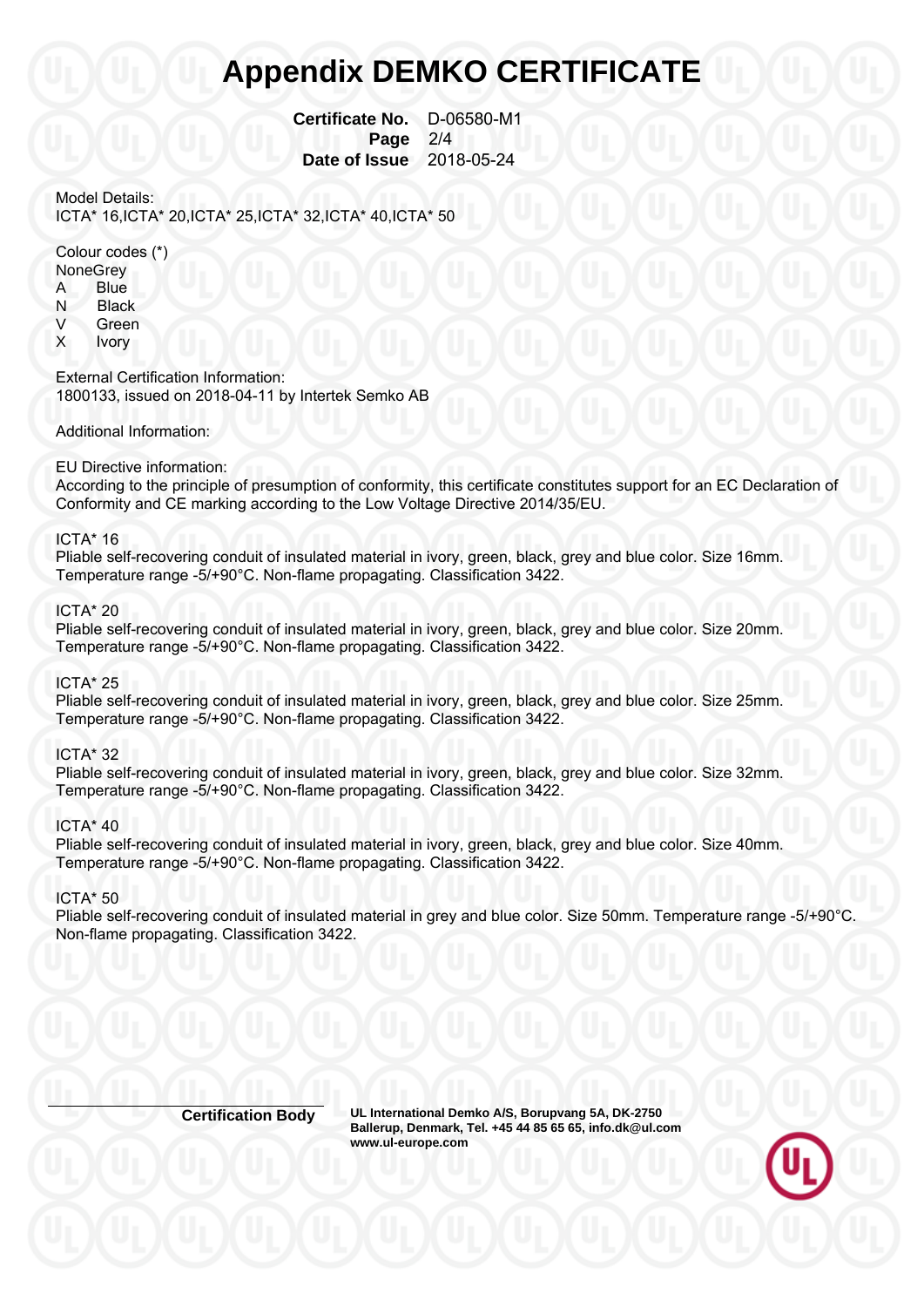## **Appendix DEMKO CERTIFICATE**

 **Certificate No.** D-06580-M1  **Page** 3/4  **Date of Issue** 2018-05-24

## ICTA\* 16

Pliable self-recovering conduit of insulated material in ivory, green, black, grey and blue color. Size 16mm. Temperature range -25/+90°C. Non-flame propagating. Classification 3342.

### ICTA\* 20

Pliable self-recovering conduit of insulated material in ivory, green, black, grey and blue color. Size 20mm. Temperature range -25/+90°C. Non-flame propagating. Classification 3342.

## ICTA\* 25

Pliable self-recovering conduit of insulated material in ivory, green, black, grey and blue color. Size 25mm. Temperature range -25/+90°C. Non-flame propagating. Classification 3342.

## ICTA\* 32

Pliable self-recovering conduit of insulated material in ivory, green, black, grey and blue color. Size 32mm. Temperature range -25/+90°C. Non-flame propagating. Classification 3342.

### ICTA\* 40

Pliable self-recovering conduit of insulated material in ivory, green, black, grey and blue color. Size 40mm. Temperature range -25/+90°C. Non-flame propagating. Classification 3342.

### ICTA\* 50

Pliable self-recovering conduit of insulated material in grey and blue color. Size 50mm. Temperature range -25/+90°C. Non-flame propagating. Classification 3342.

No halogen according to EN 60754-1:2014 and EN 60754-2:2014. The conduits comply with requirement according Low Smoke "LSZH" test to IEC 61034-2:2005+A1